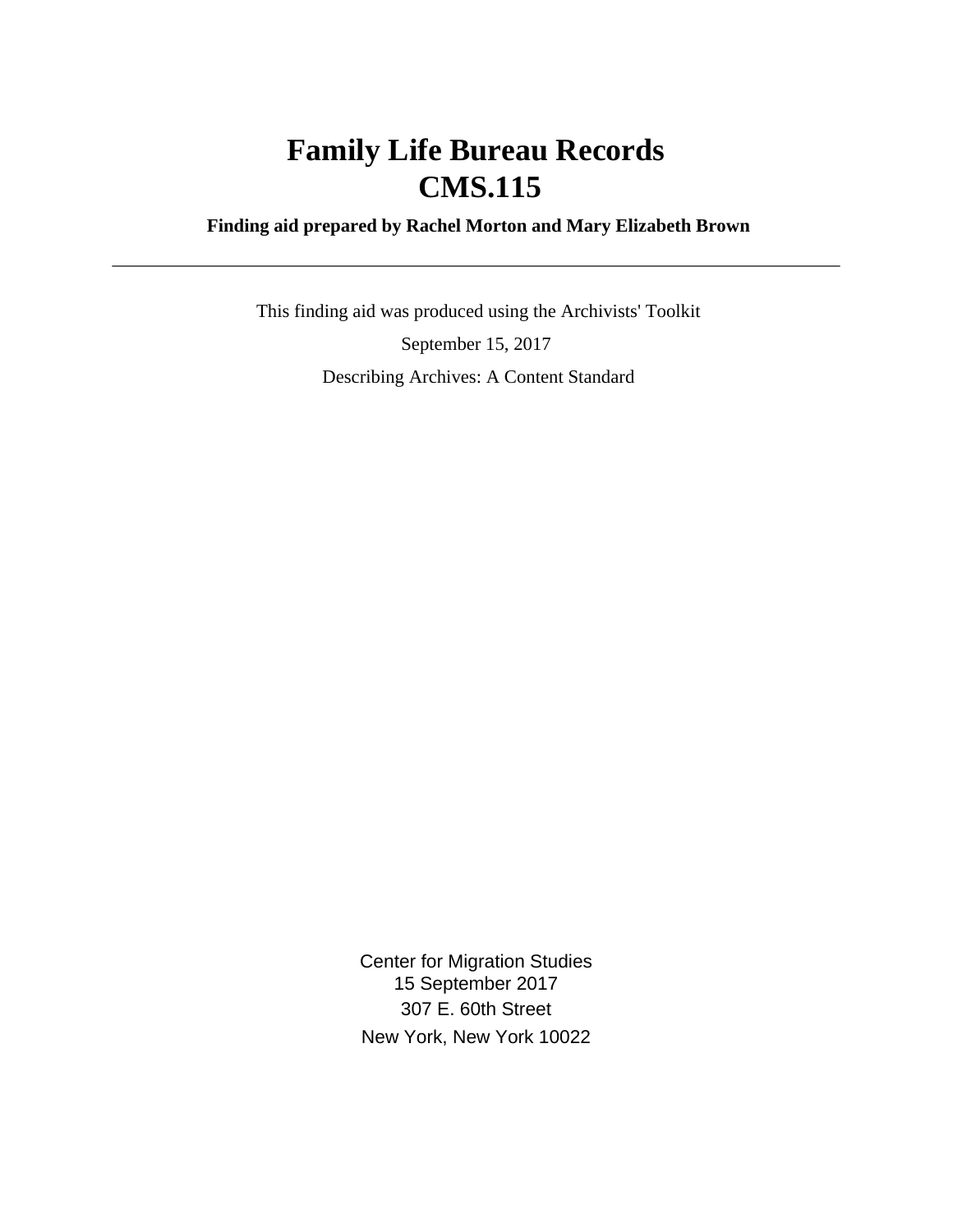# **Table of Contents**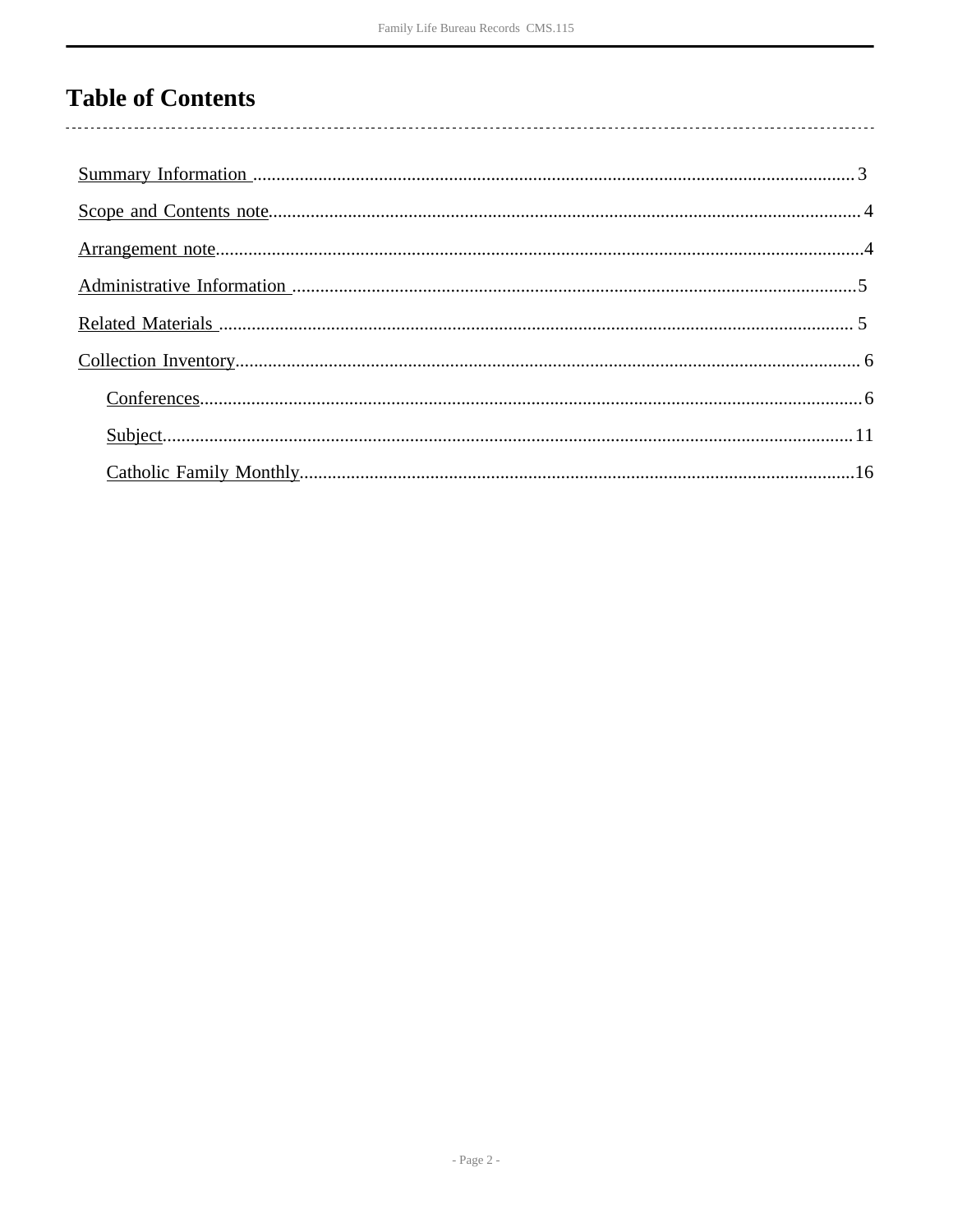# <span id="page-2-0"></span>**Summary Information**

 $\overline{a}$ 

| <b>Repository</b>                                 | <b>Center for Migration Studies</b>                                                                                                                                                                                                                                                                                                                                                                                                                                                                                                                      |
|---------------------------------------------------|----------------------------------------------------------------------------------------------------------------------------------------------------------------------------------------------------------------------------------------------------------------------------------------------------------------------------------------------------------------------------------------------------------------------------------------------------------------------------------------------------------------------------------------------------------|
| <b>Title</b>                                      | Family Life Bureau                                                                                                                                                                                                                                                                                                                                                                                                                                                                                                                                       |
| <b>Date</b>                                       | 1929-1955                                                                                                                                                                                                                                                                                                                                                                                                                                                                                                                                                |
| <b>Extent</b>                                     | 18.0 Linear feet in six bankers' boxes and one document box                                                                                                                                                                                                                                                                                                                                                                                                                                                                                              |
| <b>Location note</b>                              | CMS.115 is housed at the Center for Migration Studies, 307 E. 60th<br>Street, New York, NY 10022.                                                                                                                                                                                                                                                                                                                                                                                                                                                        |
| Language                                          | English                                                                                                                                                                                                                                                                                                                                                                                                                                                                                                                                                  |
| Language of Materials note CMS.115 is in English. |                                                                                                                                                                                                                                                                                                                                                                                                                                                                                                                                                          |
| <b>Abstract</b>                                   | This collection contains three series all pertaining to the Family Life<br>Bureau: conferences, subjects, and Catholic Family Monthly. The<br>conference series contains conference programs, speeches, letters between<br>the Family Life Bureau and conference participants, as well as newspaper<br>clippings. The subject series is overwhelmingly general correspondence<br>from the Family Life Bureau. The final series, Catholic Family Monthly,<br>contains articles from the magazine of the same name published by the<br>Family Life Bureau. |

### **Preferred Citation note**

Center for Migration Studies of New York; Collection Name (CMS.115); Box; Folder.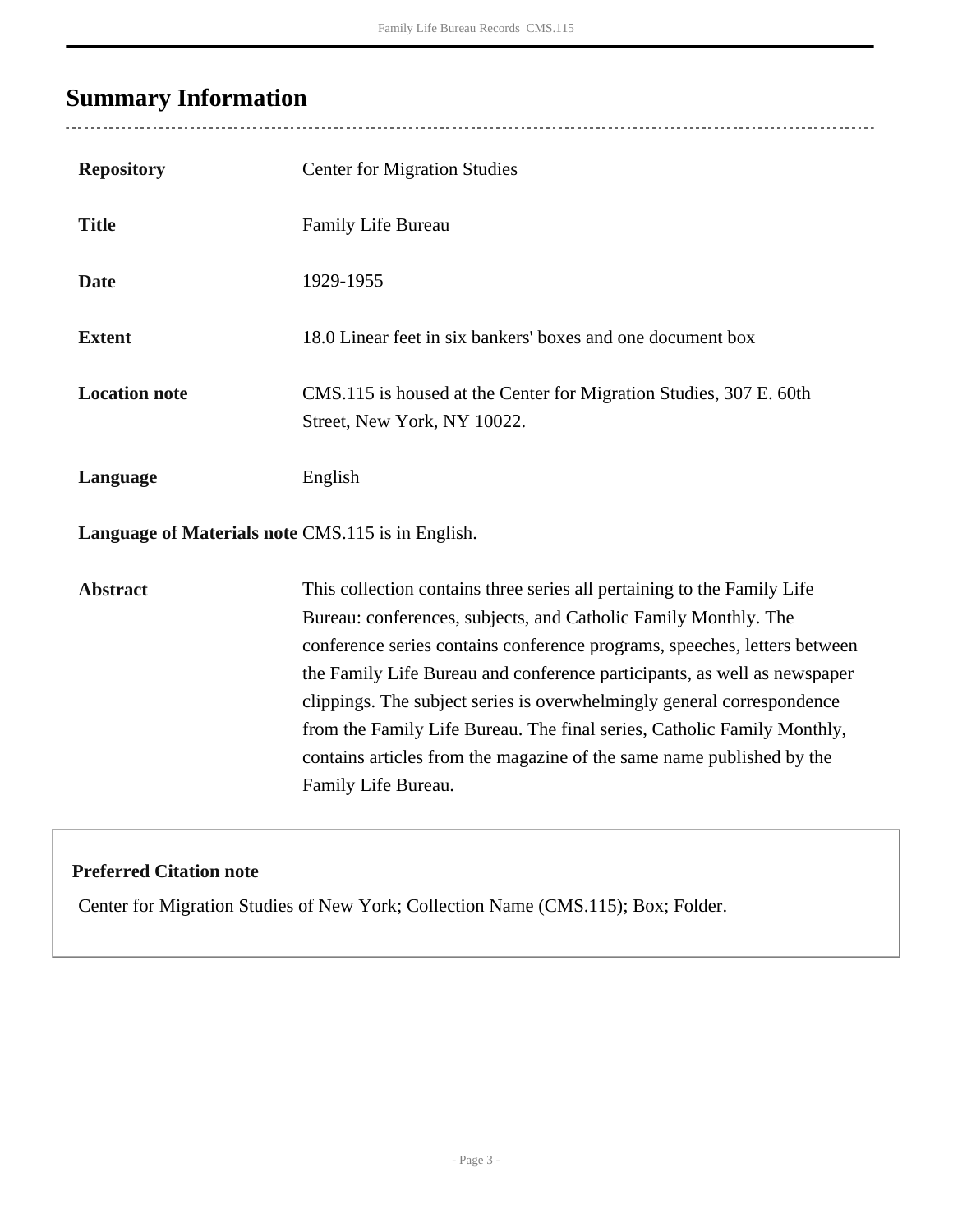### <span id="page-3-0"></span>**Scope and Contents note**

CMS.115 contains the records of the Family Life Bureau, an offshoot of the National Catholic Rural Life Conference that was under the direction of the Reverend Edgar Schmiedeler, O.S.B., throughout the time covered by the collection. The collection is divided into three series: conferences, subjects, and Catholic Family Monthly, a magazine published by the Family Life Bureau. CMS.115 contains no photographs. The Conferences covered in this collection range from the 7th Annual National Catholic Rural Life Conference in Des Moines in 1920 to the 23rd Annual Conference Family Life Conference in St. Paul in 1955. The folders in this collection sometimes contain something beyond what is written on the label: a correspondence folder may contain a copy of a speech attached to correspondence, for example, but in general each conference is documented by correspondence, newspapers clippings, copies of speeches and programs. Folders containing a program are always identified in the folder name. The Conferences, at first called the National Catholic Rural Life Conference and later changed to the Family Life Conference, consistently cover the topics of marriage, parenting, children and the family, women and mothers and the family, home economics, and Christian values being threatened by communism and birth control.

The subject series is mostly general correspondence ranging from 1946 to 1954. General correspondence is mostly correspondence to and from the Family Life Bureau not in regards to the annual conference. The subject series contains multiple folders on interoffice correspondence from 1942 to 1946, and correspondence regarding specific persons such as the Rev. Edgar Schmiedeler, Lydwine van Kesbergen, Gerald Shaughnessy, Henry Schumacher, Gilbert Walters. Other folders contain material on conferences not sponsored by the Family Life Bureau, such as one at Xavier University. Still others document the Family Life Bureau's in topics such as marriage preparation courses and sterilization.

The Catholic Family Monthly series is a set of articles, alphabetized by title, from the magazine of the same name. The titles indicate the articles cover the same topics as the conference papers, and there may be cases in which a conference paper became an article.

### <span id="page-3-1"></span>**Arrangement note**

This collection contains three series:

-Conferences

-Subject

-Catholic Family Monthly (a magazine)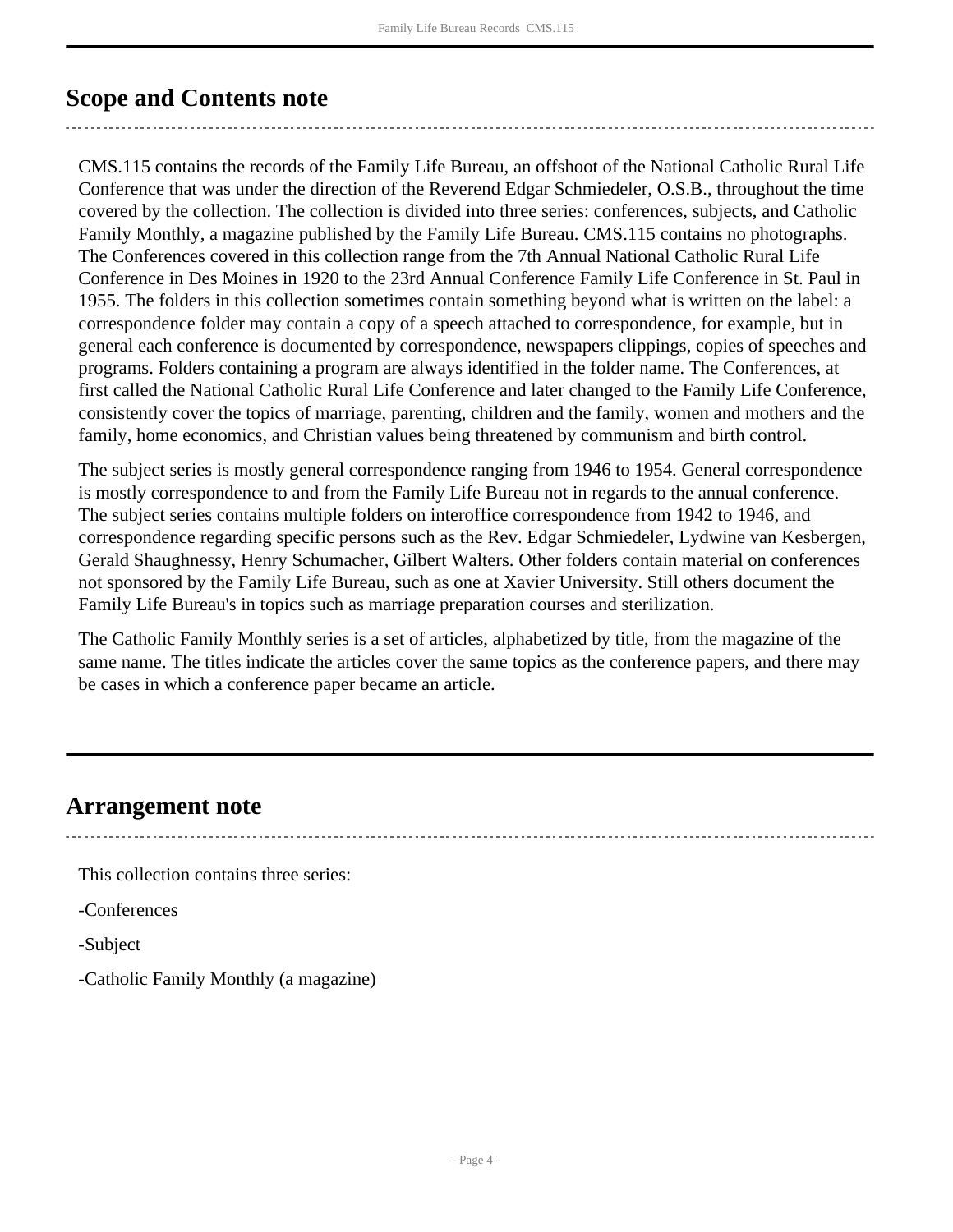## <span id="page-4-0"></span>**Administrative Information**

#### **Publication Information**

Center for Migration Studies 15 September 2017

#### **Conditions Governing Access note**

Open to researchers by appointment.

#### **Conditions Governing Use note**

Copyright is owned by the Center for Migration Studies. Permission to publish materials must be requested before use.

#### **Immediate Source of Acquisition note**

CMS.115 came to the Center for Migration Studies in the 1970s, probably from Washington, D.C., with the National Catholic Welfare Conference Bureau of Immigration Records (CMS.023 and CMS023A).

#### **Processing Information note**

CMS.115 was processed in the summer of 2017 by interns and volunteers: Joseph De Normandie, Frances Fynan, Colleen Keating, Rachel Morton, and Mary T. Sanders. Mary Sanders did the initials sort; the other interns created the series, and boxed the collection, and Rachel Morton wrote the finding aid.

## <span id="page-4-1"></span>**Related Materials**

#### **Related Archival Materials note**

Look up Father Luigi Ligutti's papers in Marquette. Look up rest of National Catholic Welfare Conference records at Catholic University.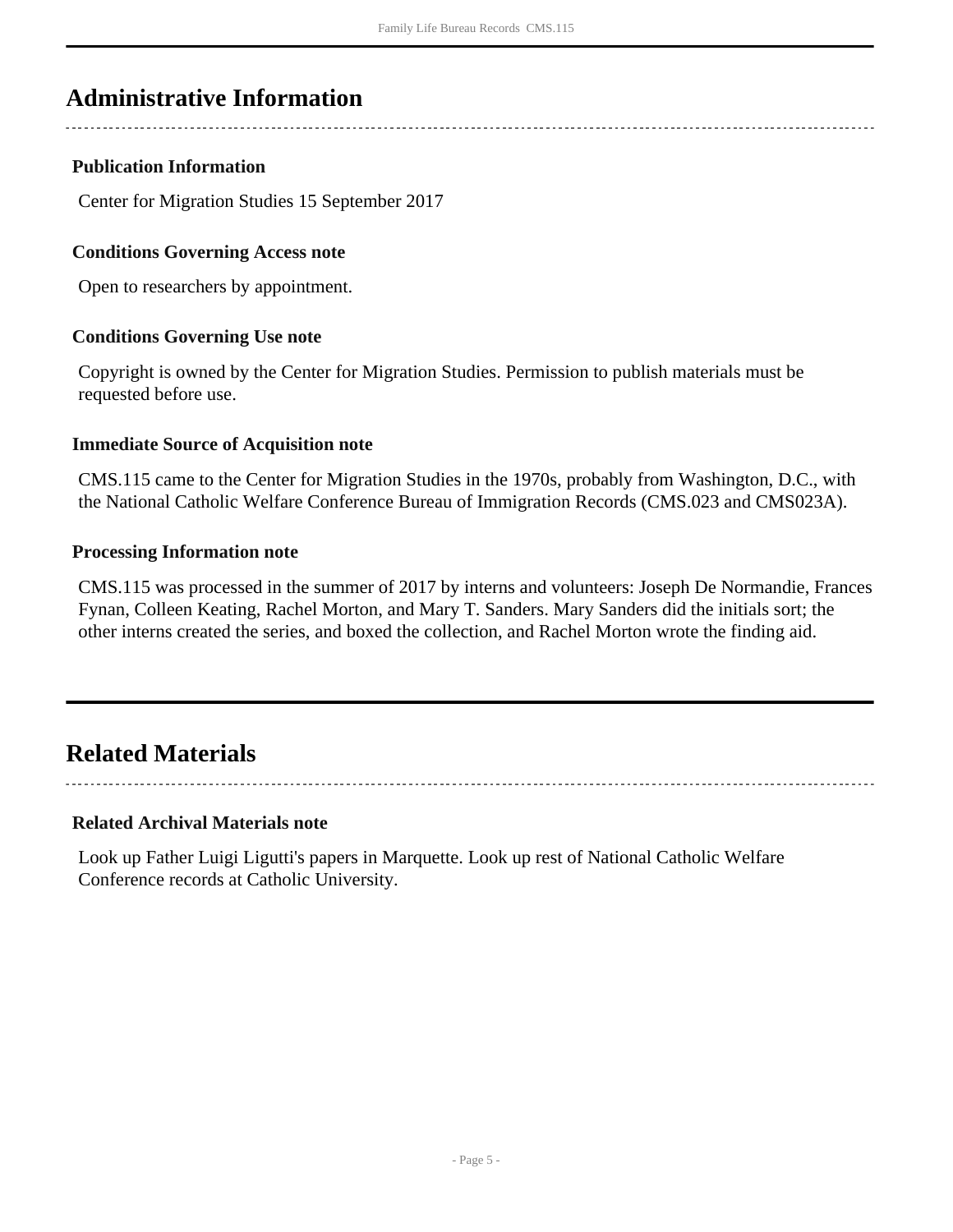# <span id="page-5-0"></span>**Collection Inventory**

<span id="page-5-1"></span>

| <b>Conferences</b>                                       |              |                |
|----------------------------------------------------------|--------------|----------------|
|                                                          | <b>Box</b>   | <b>Folder</b>  |
| 7th NCLRC.Des Moines. 1920 October 17-20                 | $\mathbf{1}$ | $\mathbf{1}$   |
| 8th NCRLC.Springfield.Planning. 1930 August 26-28        | $\mathbf{1}$ | $\overline{2}$ |
| 8th NCRLC.Springfield.Papers. 1930 August 26-28          | $\mathbf{1}$ | 3              |
| 9th NCRLC. Wichita. 1934 October 20-22                   | $\mathbf{1}$ | $\overline{4}$ |
| 9th NCRLC. Wichita. Correspondence. 1931 October 20-22   | $\mathbf{1}$ | 5              |
| 19th NCRLC.Dubuque.Correspondence. 1932. October 19-21   | $\mathbf{1}$ | 6              |
| 11th NCRLC.Milwaukee.Correspondence. 1933 October 16-19  | $\mathbf{1}$ | $\overline{7}$ |
| 11th NCRLC.Milwaukee.Papers. 1933 October 16-19          | $\mathbf{1}$ | 8              |
| 12th NCRLC.Saint Louis.Correspondence. 1934 November 5-8 | $\mathbf{1}$ | 9              |
| Family Life.Dayton.Correspondence. 1937 April 11-12      | $\mathbf{1}$ | 10             |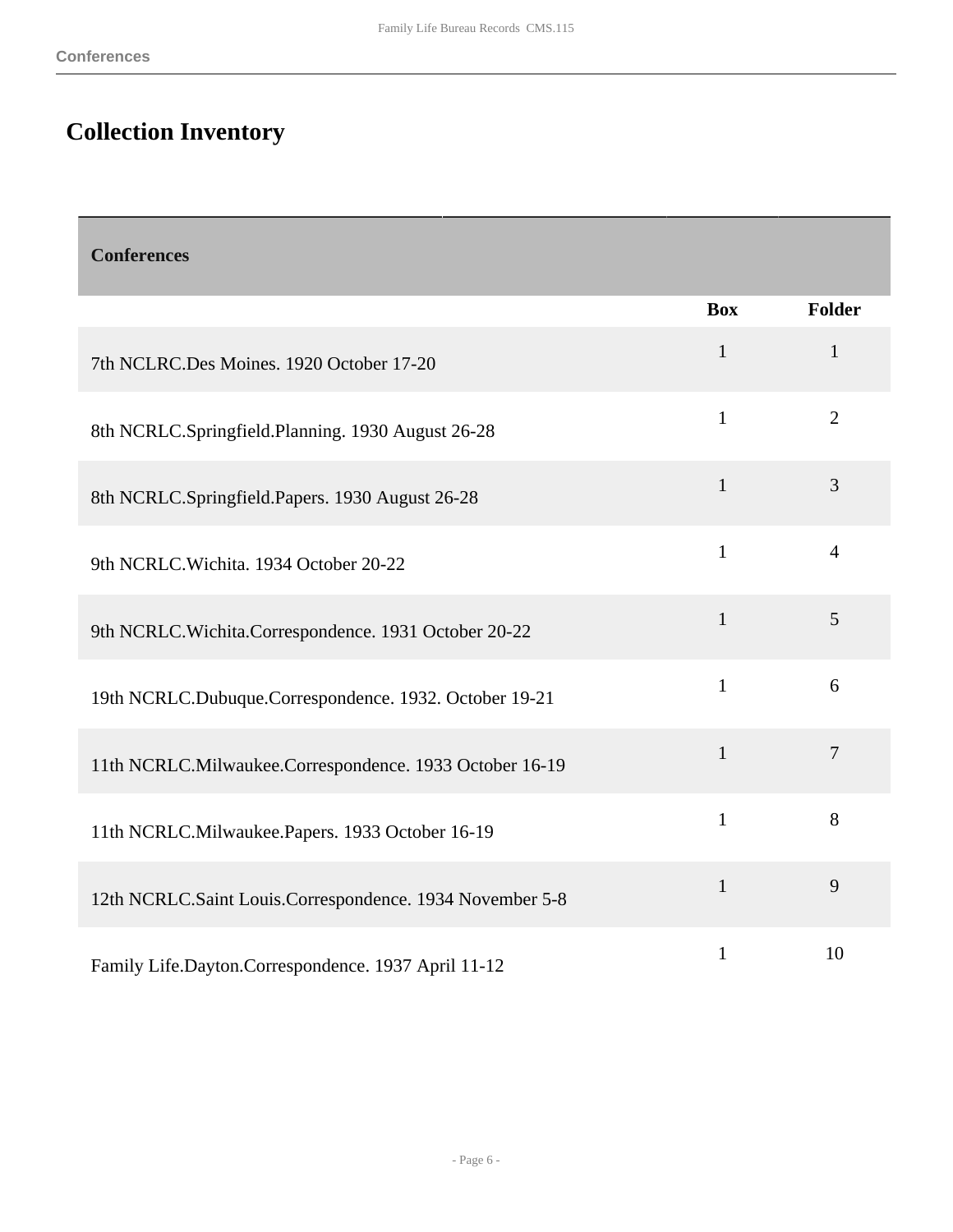| Family Life. Washington D.C.Correspondence 1. 1945 January 30-<br>February 2     | $\mathbf{1}$   | 11             |
|----------------------------------------------------------------------------------|----------------|----------------|
| Family Life. Washington D.C.Correspondence 2. 1945 January 30-<br>February 2     | $\mathbf{1}$   | 12             |
| Family Life. Washington D.C.Correspondence 3. 1945 January 30-<br>February 2     | $\mathbf{1}$   | 13             |
| Family Life. Washington D.C. Financials. 1945 January 30-February 2              | $\mathbf{1}$   | 14             |
| Family Life. Washington D.C. Newspaper Clippings. 1945 January 30-<br>February 2 | $\mathbf{1}$   | 15             |
| Family Life. Washington D.C. Papers. 1945 January 30-February 2                  | $\mathbf{1}$   | 16             |
| Family Life. Washington D.C. Reports on Conference Sessions. 1945                | $\mathbf{1}$   | 17             |
| Family Life. Washington D.C.Correspondence. 1946 February 5-8                    | $\mathbf{1}$   | 18             |
| Family Life.Chicago.Papers 1. 1947                                               | $\mathbf{1}$   | 19             |
| Family Life.Chicago.Papers 2. 1947                                               | $\mathbf{1}$   | 20             |
| 15th Family Life. Chicago.Correspondence/Program. 1947 March 10-12               | $\overline{2}$ | $\mathbf{1}$   |
| 15th Family Life.Chicago.Correspondence 2. 1947 March 10-12                      | $\overline{2}$ | $\overline{2}$ |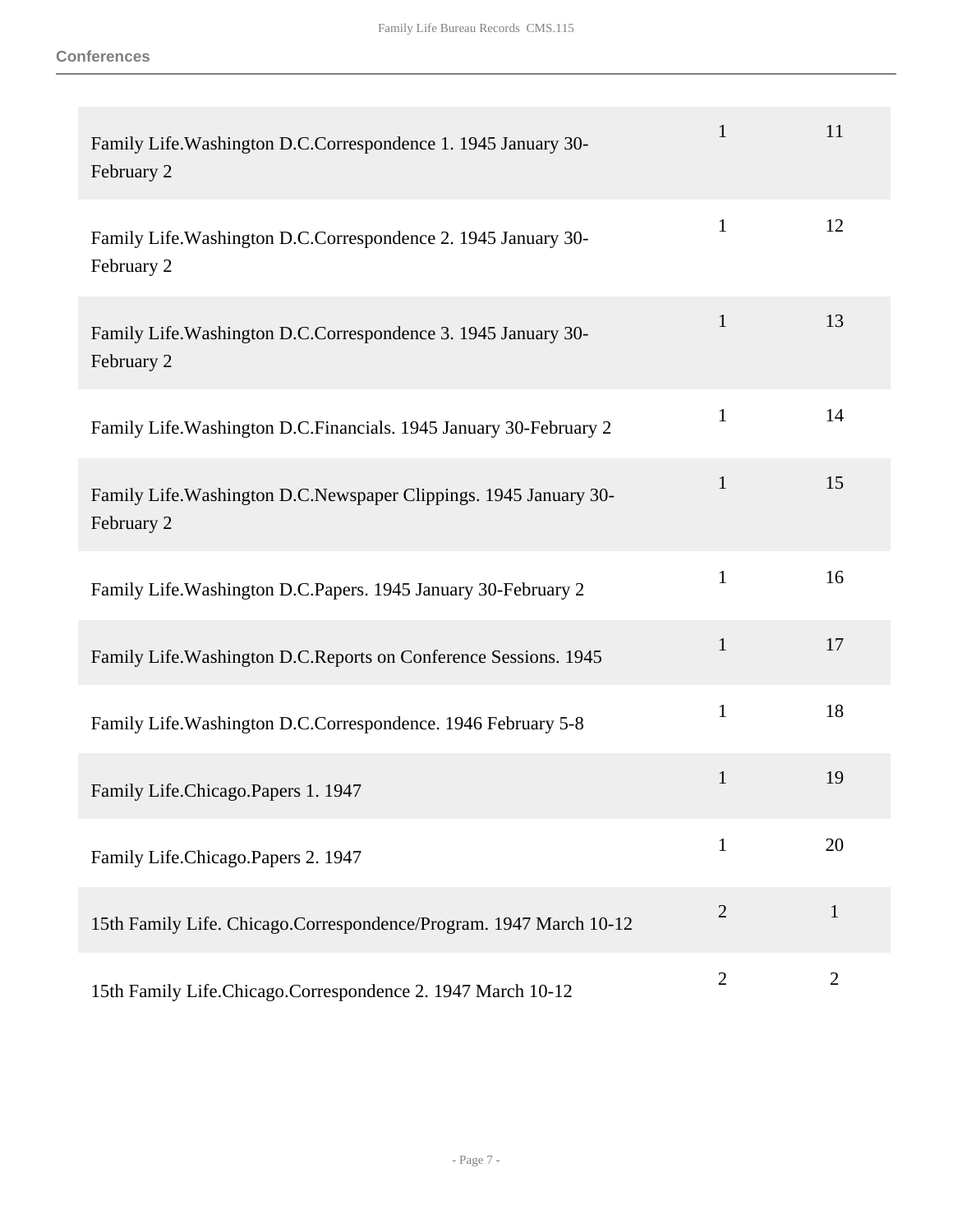| 15th Family Life.Chicago.Newspaper Clippings. 1947 March 10-12                        | $\overline{2}$ | 3              |
|---------------------------------------------------------------------------------------|----------------|----------------|
| 15th Family Life. Chicago. Promotion and Press Releases. 1947 March<br>$10-12$        | $\overline{2}$ | $\overline{4}$ |
| 16th Family Life.Hartford.Newspaper Clippings,Resolutions. 1948 March<br>$8 - 10$     | $\overline{2}$ | 5              |
| 17th Family Life.San Francisco.Correspondence/Program. 1949 March<br>$7-9$            | $\overline{2}$ | 6              |
| 17th Family Life.San Francisco.Newspaper Clippings. 1949 March 7-8                    | $\overline{2}$ | $\overline{7}$ |
| 17th Family Life. San Francisco. Publicity. 1949 March 7-8                            | $\overline{2}$ | 8              |
| 17th Family Life San Francisco. Refusals. 1949 March 7-9                              | $\overline{2}$ | 9              |
| 17th Family Life.San Francisco.Speakers. 1949 March 7-9                               | $\overline{2}$ | 10             |
| 18th Family Life.Detroit.Awards. 1950 March 13-15                                     | $\overline{2}$ | 11             |
| 18th Family Life.Detroit.Correspondence. 1950 March 13-15                             | $\overline{2}$ | 12             |
| 18th Family Life.Detroit.Newspaper Clippings. 1950 March 13-15                        | $\overline{2}$ | 13             |
| 18th Family Life.Detroit.Program-Resolutions and<br>Recommendations. 1950 March 13-15 | $\overline{2}$ | 14             |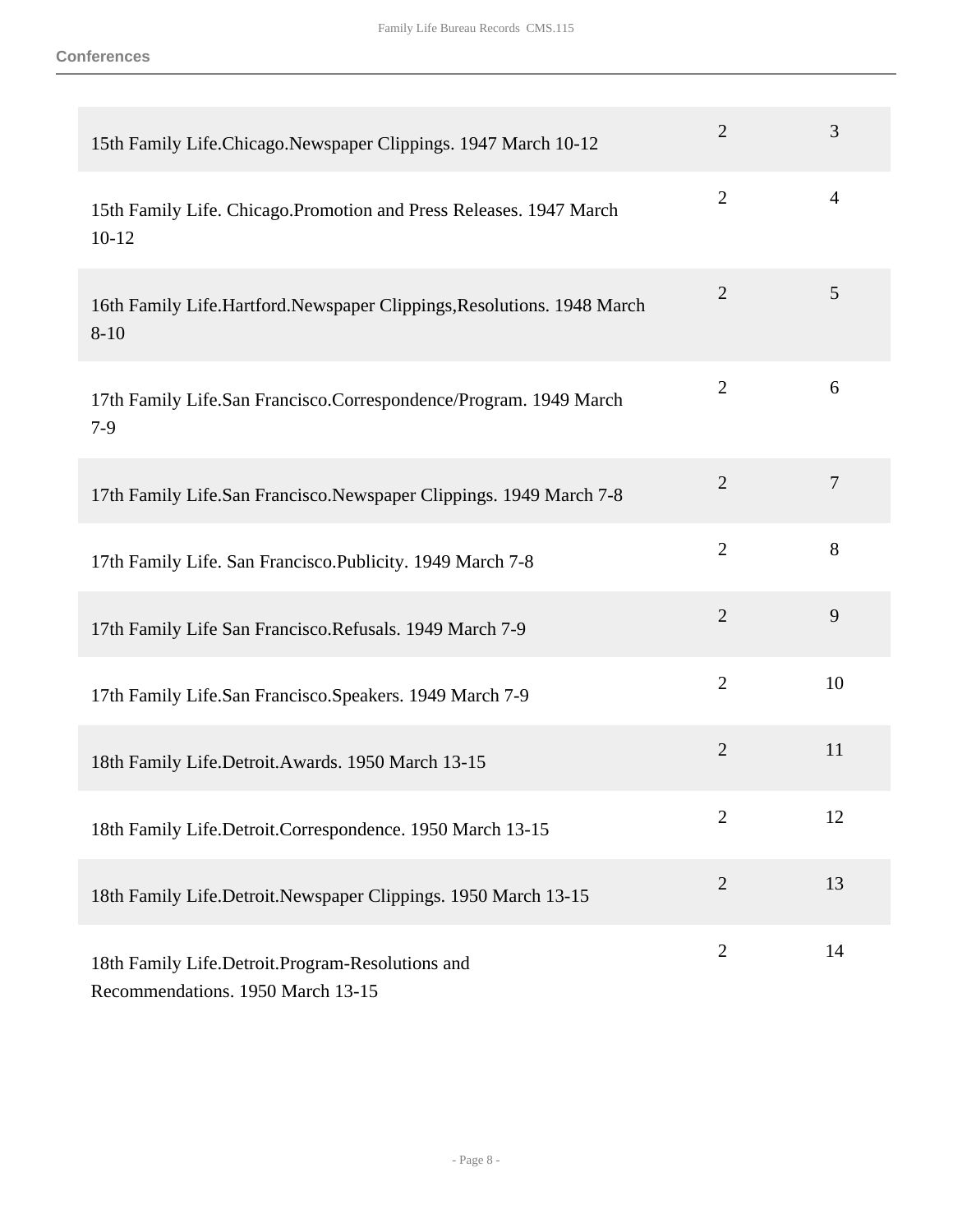| 18th Family Life.Detroit.Publicity. 1950 March 13-15                                         | $\overline{2}$ | 15             |
|----------------------------------------------------------------------------------------------|----------------|----------------|
| 18th Family Life.Detroit.Speakers. 1950 March 13-15                                          | $\overline{2}$ | 16             |
| 19th Family Life. St. Louis, MO.Newspaper Clippings. 1951 March 5-7                          | $\overline{2}$ | 17             |
| 19th Family Life.St Louis, MO.Papers/Programs. 1951 March 5-7                                | $\overline{2}$ | 18             |
| 19th Family Life.St. Louis, MO.Publicity. 1951 March 5-7                                     | $\overline{2}$ | 19             |
| 19th Family Life. St.Louis, MO. Speakers. 1951 March 5-7                                     | $\overline{2}$ | 20             |
| 19th Family Life.St.Louis, MO.Thank You Letters. 1951 March 5-7                              | $\overline{2}$ | 21             |
| 20th Family Life.Columbus.Correspondence/Program. 1952 March 24-26                           | 3              | $\mathbf{1}$   |
| 20th Family Life.Columbus.Invitations. 1952 March 24-26                                      | 3              | $\overline{2}$ |
| 20th Family Life.Columbus.Newspaper Clippings/Publicity. 1952 March<br>$24 - 26$             | 3              | 3              |
| 20th Family Life.Columbus.Speakers. 1952 March 24-26                                         | 3              | $\overline{4}$ |
| 20th Family Life. Columbus. Speeches. 1952 March 24-26                                       | 3              | 5              |
| 21st Family Life.Philadelphia. Correspondence 1/Program/Planning. 1953<br><b>March 16-18</b> | 3              | 6              |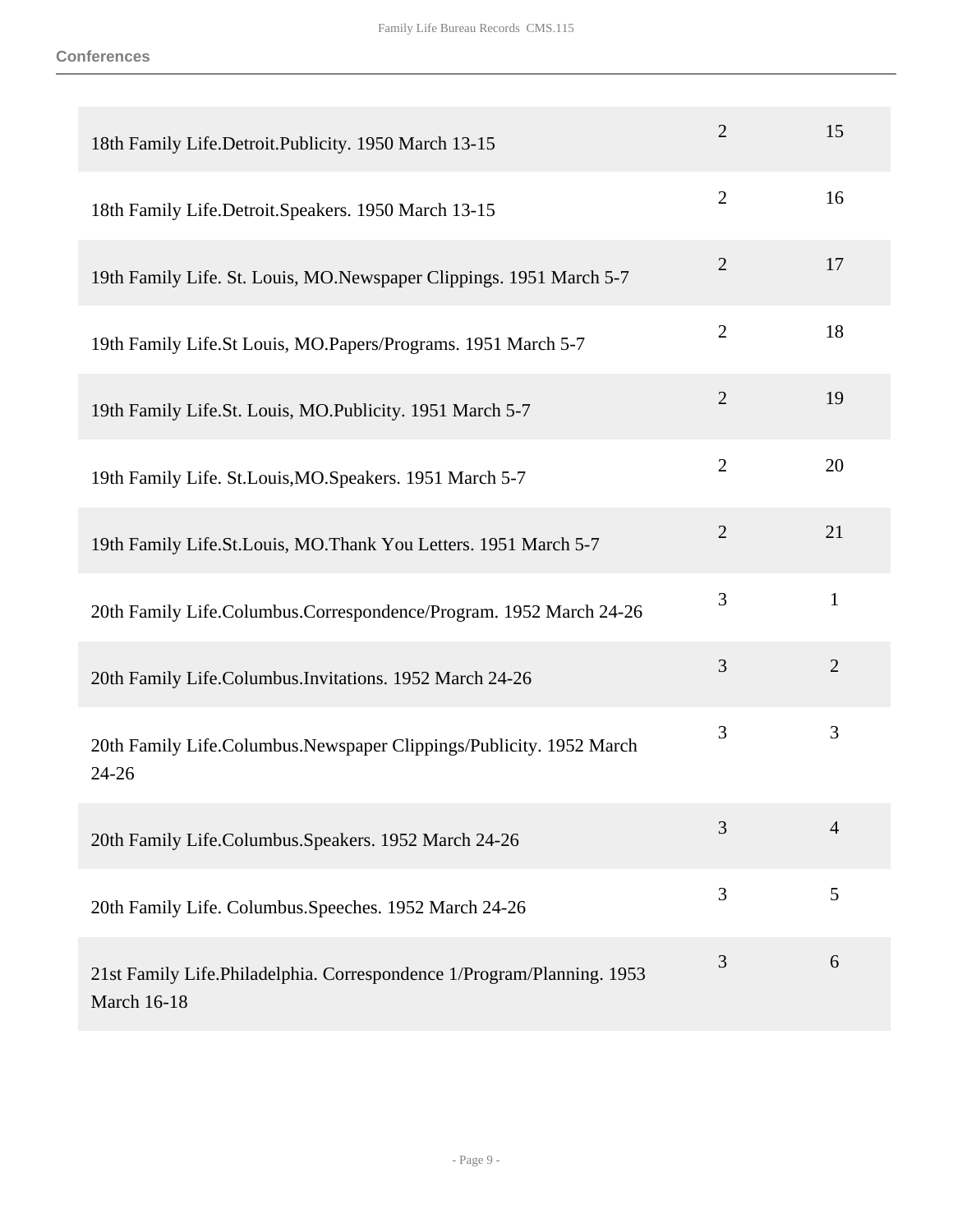| 21st Family Life.Philadelphia.Newspaper Clippings/Publicity. 1953 March<br>$16-18$         | 3 | 7  |
|--------------------------------------------------------------------------------------------|---|----|
| 21st Family Life. Philadelphia. Refusals. 1953 March 16-18                                 | 3 | 8  |
| 21st Family Life. Philadelphia. Speakers. 1953 March 16-18                                 | 3 | 9  |
| 22nd Family Life.New Orleans.Correspondence 1/Program/Planning. 1954<br><b>March 24-26</b> | 3 | 10 |
| 22nd Family Life.New Orelans.Correspondence 2. 1954 March 24-26                            | 3 | 11 |
| 22nd Family Life.New Orelans.Marriage Preparation Courses. 1954 March<br>$24 - 26$         | 3 | 12 |
| 22nd Family Life.New Orelans.Newspaper Clippings/Publicity. 1954<br>March 24-26            | 3 | 13 |
| 22nd Family Life.New Orelans.Refusals. 1954 March 24-26                                    | 3 | 14 |
| 22nd Family Life.New Orelans.Speakers. 1954 March 24-26                                    | 3 | 15 |
| 22nd Family Life.New Oreleans.Speeches. 1954 March 24-26                                   | 3 | 16 |
| 23rd Family Life.St.Paul.Correspondence/Program. 1955 March 16-18                          | 3 | 17 |
| 23rd Family Life.St.Paul.Correspondence 2. 1955 March 16-18                                | 3 | 18 |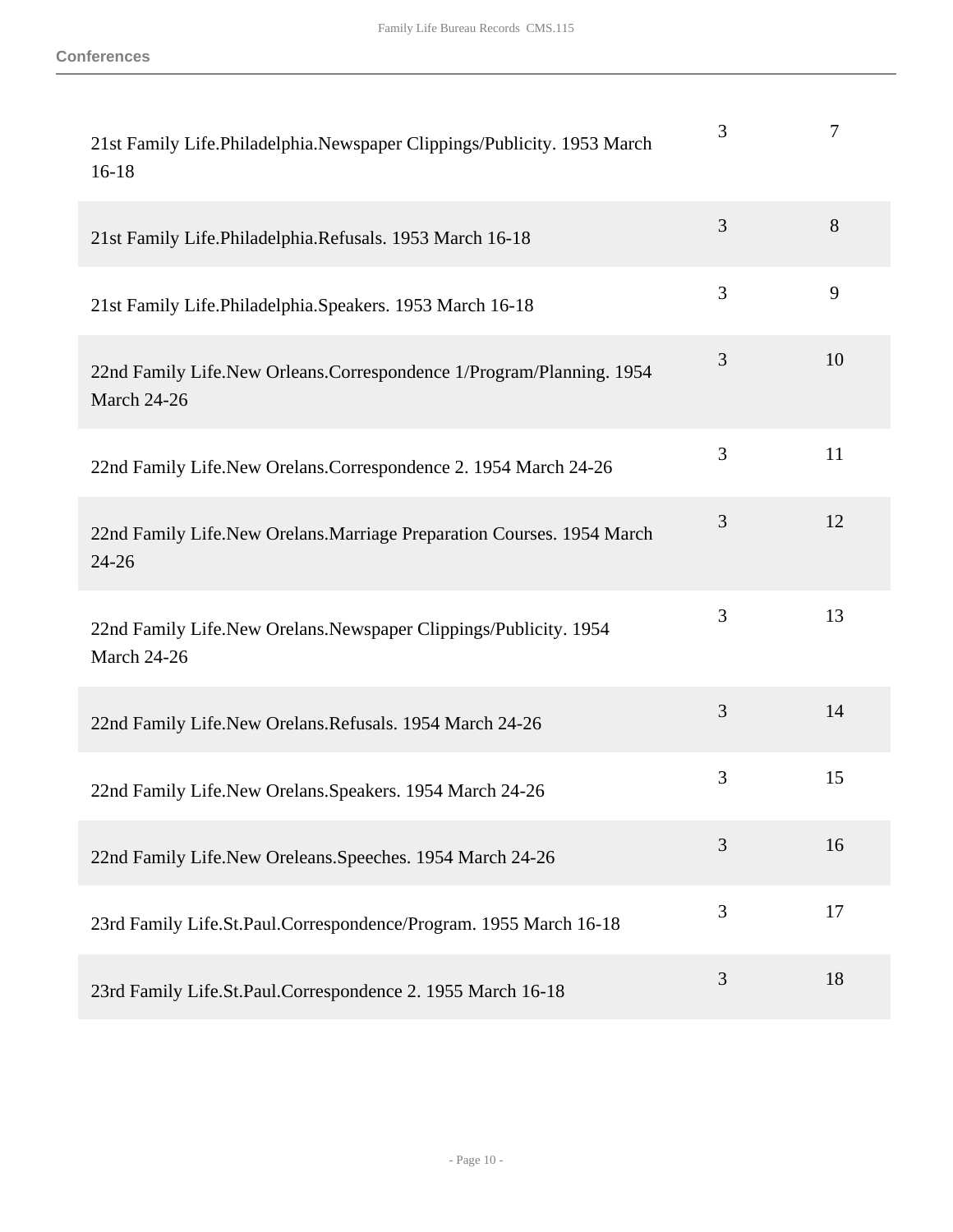<span id="page-10-0"></span>

| 23rd Family Life.St.Paul.Invitations. 1955 March 16-18         | 3              | 19             |
|----------------------------------------------------------------|----------------|----------------|
| 23rd Family Life.St.Paul.Newspaper Clippings. 1955 March 16-18 | $\overline{3}$ | 20             |
| 23rd Family Life.St.Paul.Publicity 1955 March 16-18            | 3              | 21             |
| <b>Subject</b>                                                 |                |                |
|                                                                | <b>Box</b>     | Folder         |
| Diocese of Indianapolis Lenten Season Outlines 1939            | $\overline{4}$ | $\mathbf{1}$   |
| Furfey, Paul Hanly. 1933                                       | $\overline{4}$ | $\overline{2}$ |
| General Correspondence. 1946                                   | $\overline{4}$ | 3              |
| General Correspondence. 1947 January                           | $\overline{4}$ | $\overline{4}$ |
| General Correspondence. 1947 February                          | $\overline{4}$ | 5              |
| General Correspondence. 1947 March-April                       | $\overline{4}$ | 6              |
| General Correspondence. 1947 April                             | $\overline{4}$ | 7              |
| General Correspondence. 1947 August                            | $\overline{4}$ | 8              |
| General Correspondence. 1947 September-October                 | $\overline{4}$ | 9              |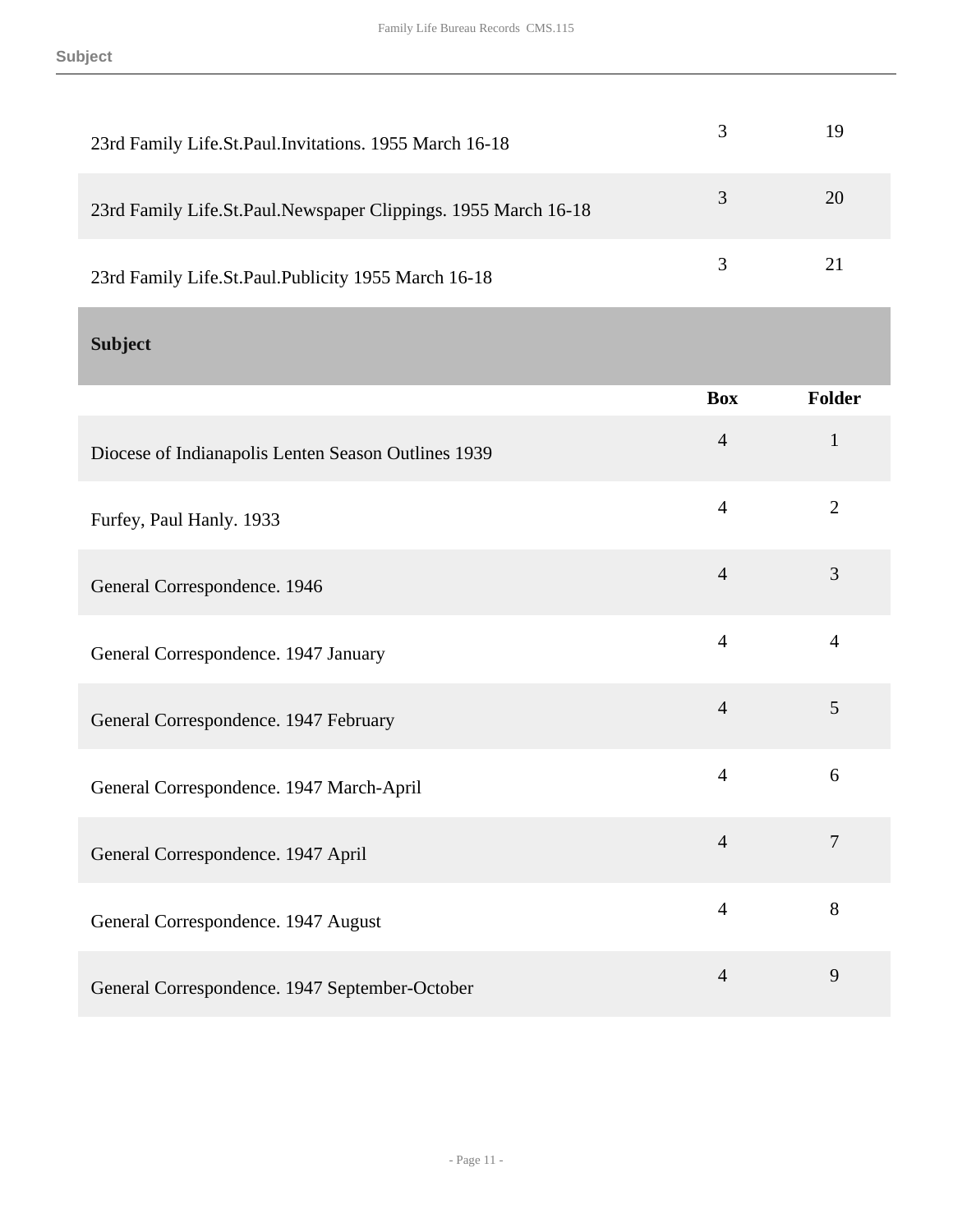| General Correspondence. 1947 October-November           | 4              | 10 |
|---------------------------------------------------------|----------------|----|
| General Correspondence. 1947 November-December          | $\overline{4}$ | 11 |
| General Correspondence. 1947 December                   | $\overline{4}$ | 12 |
| General Correspondence. 1948 January                    | $\overline{4}$ | 13 |
| General Correspondence. 1948 February                   | $\overline{4}$ | 14 |
| General Correspondence. 1948 March                      | $\overline{4}$ | 15 |
| General Correspondence. 1948 April                      | $\overline{4}$ | 16 |
| General Correspondence. Newspaper Clippings. 1948 April | $\overline{4}$ | 17 |
| General Correspondence. 1949 June                       | $\overline{4}$ | 18 |
| General Correspondence. 1949 November                   | $\overline{4}$ | 19 |
| General Correspondence. 1949 December                   | 4              | 20 |
| General Correspondence. 1949 October                    | $\overline{4}$ | 21 |
| General Correspondence. 1950 January.                   | $\overline{4}$ | 22 |
| General Correspondence. 1950 February                   | $\overline{4}$ | 23 |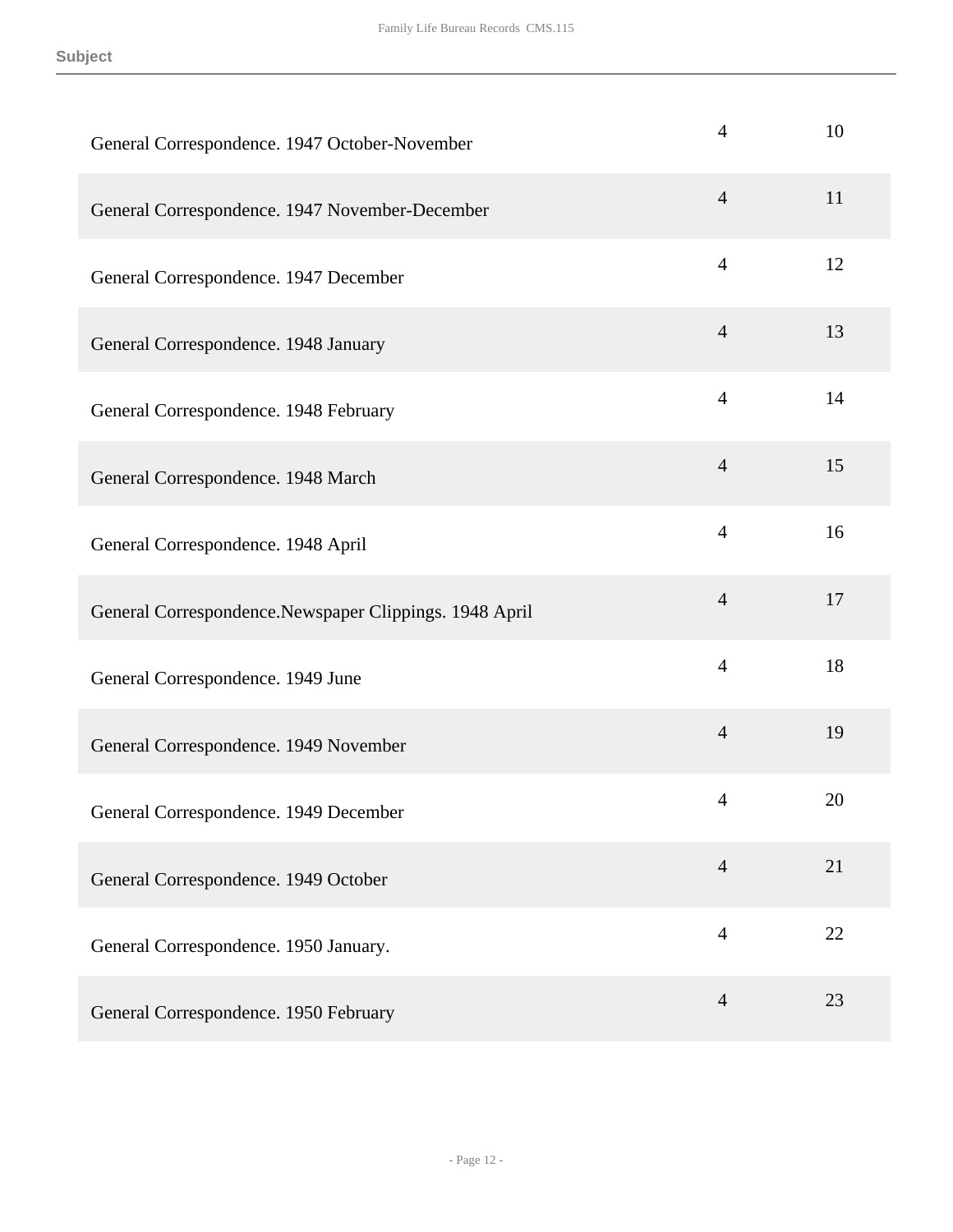| General Correspondence. 1950 March     | $\overline{4}$  | 24               |
|----------------------------------------|-----------------|------------------|
| General Correspondence. 1950 April     | $\overline{4}$  | 25               |
| General Correspondence. 1950 May       | $\overline{4}$  | 26               |
| General Correspondence. 1950 June      | 5               | $\mathbf{1}$     |
| General Correspondence. 1950 July      | 5               | $\overline{2}$   |
| General Correspondence. 1950 August    | 5               | 3                |
| General Correspondence. 1950 September | 5               | $\overline{4}$   |
| General Correspondence. 1950 October   | 5               | 5                |
| General Correspondence. 1950 November  | 5               | 6                |
| General Correspondence. 1950 December  | 5               | $\boldsymbol{7}$ |
| General Correspondence. 1950 February  | 5               | 8                |
| General Correspondence. 1951 January   | $5\overline{)}$ | 9                |
| General Correspondence. 1951 March     | 5               | 10               |
| General Correspondence. 1951 April     | 5               | 11               |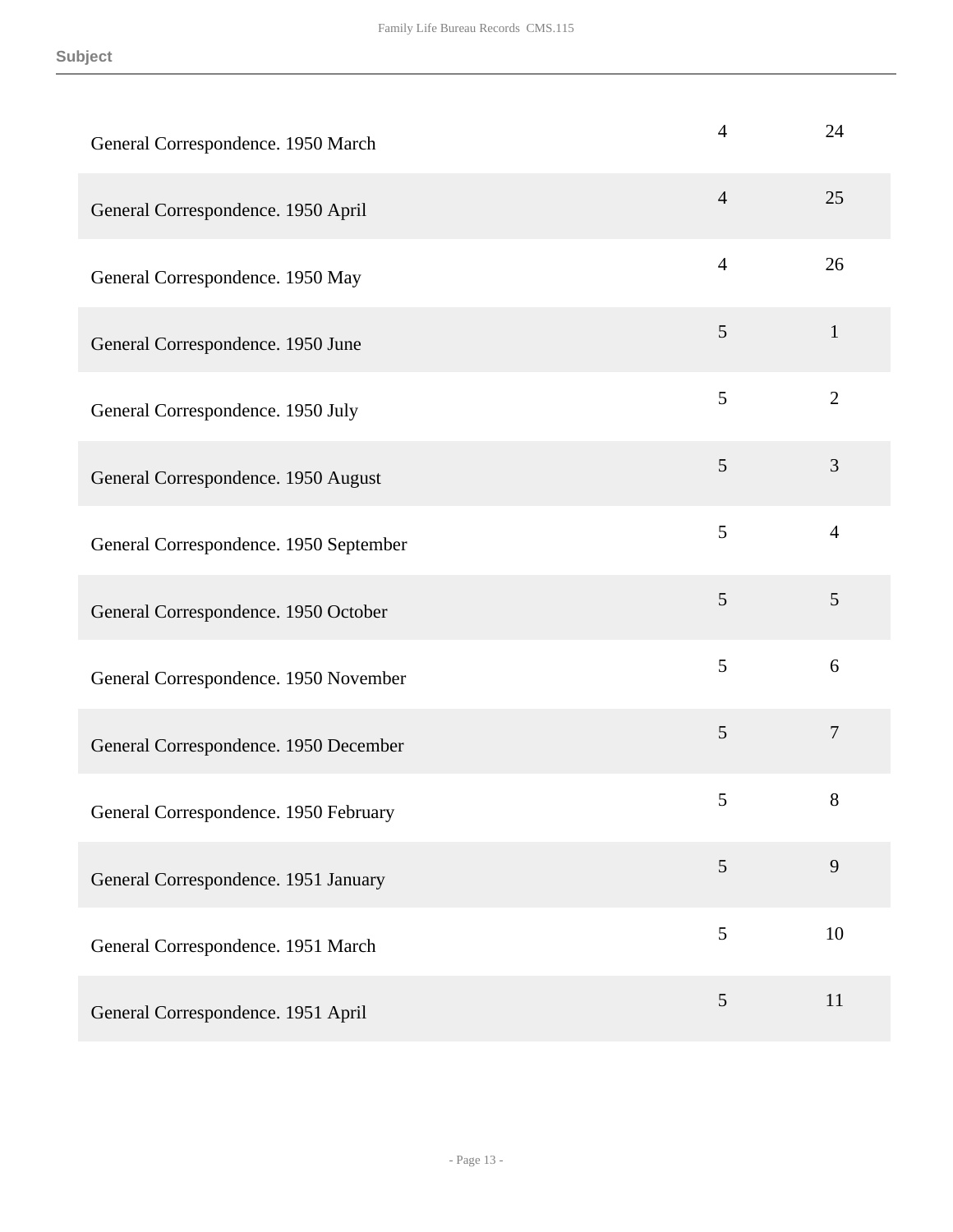| General Correspondence. 1951 May                            | 5 | 12           |
|-------------------------------------------------------------|---|--------------|
| General Correspondence. 1951 June                           | 5 | 13           |
| General Correspondence. 1951 July                           | 5 | 14           |
| General Correspondence. 1951 August                         | 5 | 15           |
| General Correspondence. 1951 September                      | 5 | 16           |
| General Correspondence. 1951 October                        | 5 | 17           |
| General Correspondence. 1951 November                       | 5 | 18           |
| General Correspondence. 1951 December                       | 5 | 19           |
| General Correspondence. 1952 January                        | 5 | 20           |
| General Correspondence. 1954 March-November                 | 5 | 21           |
| Hengesbaugh, Joseph J. 1948-1949                            | 5 | 22           |
| High School Sociology Text. 1941-1943                       | 5 | 23           |
| Horan, Ella May.Journal of Religious Instruction. 1933-1935 | 5 | 24           |
| Hornback, Florence M. 1933                                  | 6 | $\mathbf{1}$ |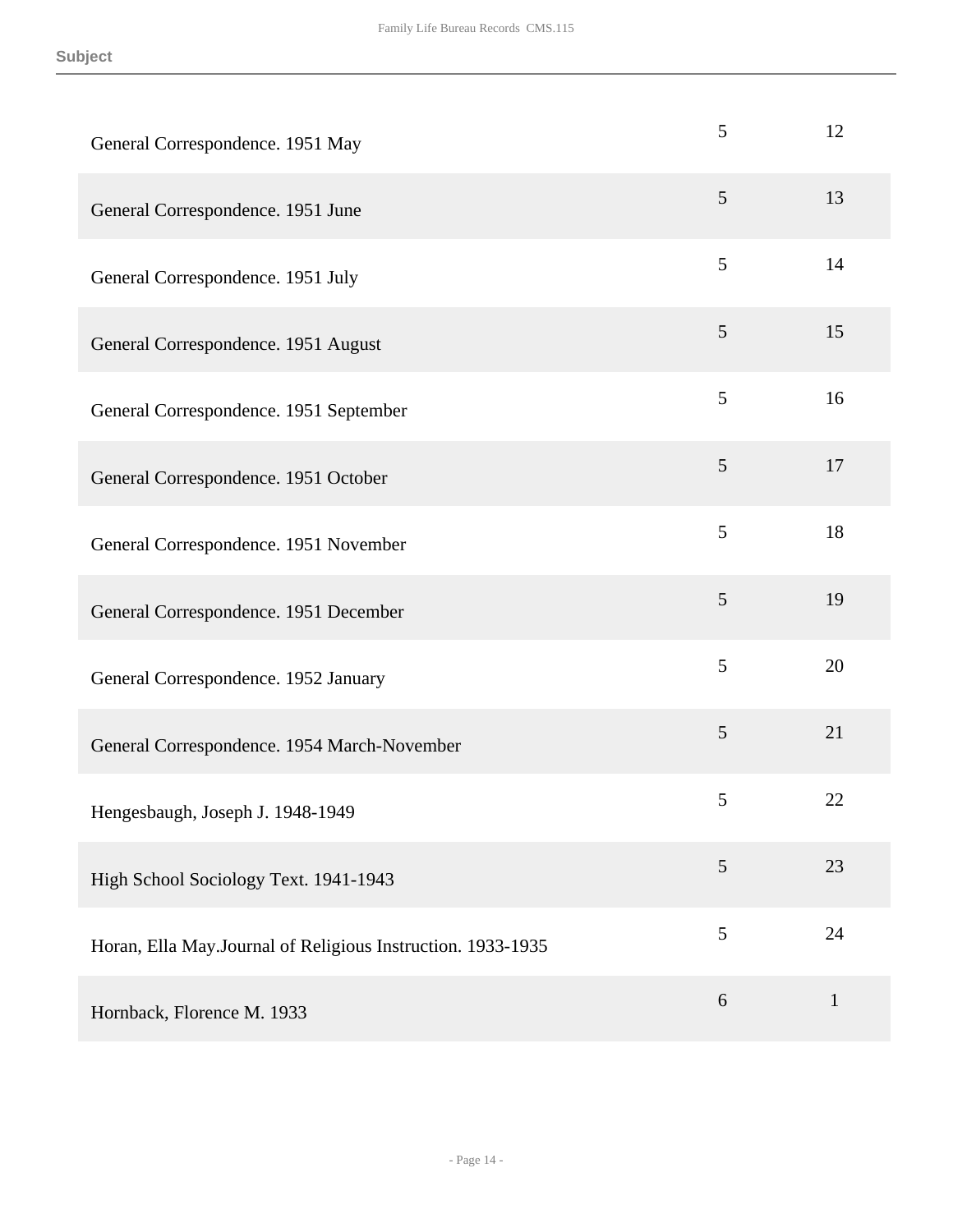| Hurley, (most rev.) Joseph P. 1942-1943             | $6\,$      | $\mathbf{2}$   |
|-----------------------------------------------------|------------|----------------|
| Interoffice. 1942                                   | 6          | 3              |
| Interoffice. 1943                                   | 6          | $\overline{4}$ |
| Interoffice. 1944                                   | $6\,$      | 5              |
| Interoffice. 1945                                   | $6\,$      | 6              |
| Interoffice. 1946                                   | $6\,$      | $\overline{7}$ |
| Kersbergen, Lydwine van.                            | $6\,$      | $8\,$          |
| Marriage Preparation Course. 1954-1955              | $6\,$      | 9              |
| Schmiedeler, Edgar, O.S.B. 1938-1939                | $6\,$      | 10             |
| Schmiedeler, Edgar, O.S.B. 1950                     | 6          | 11             |
| Schmiedelers Parent's Anniversary.                  | $\sqrt{6}$ | 12             |
| Shaughnessy, Gerald                                 | $6\,$      | 13             |
| Schumacher, Henry C.                                | 6          | 14             |
| Sterilization Pamphlets Collected by Family Life 1. | 6          | 15             |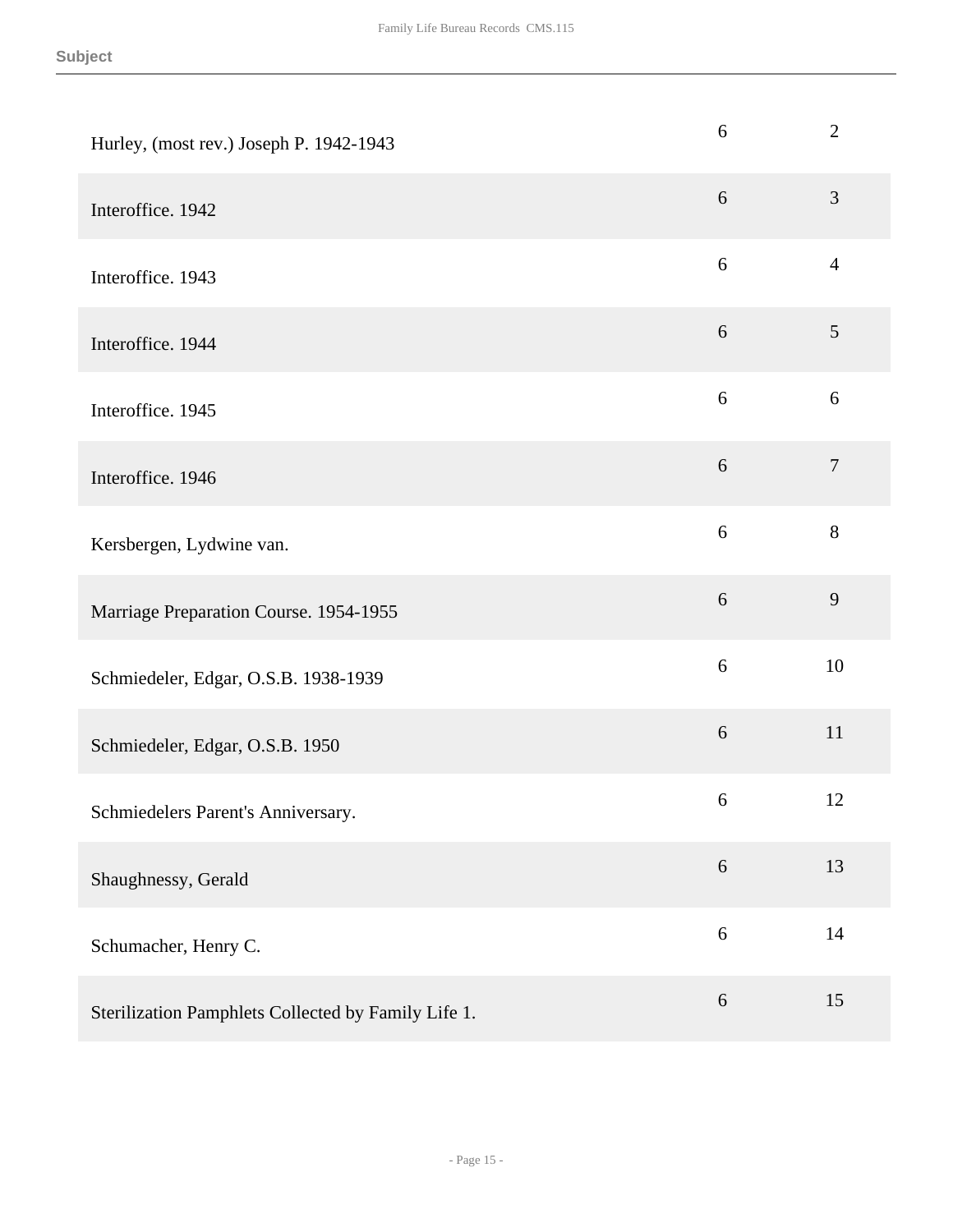**Catholic Family Monthly**

<span id="page-15-0"></span>

| Sterilization Pamphlets Written by Family Life 2. | 6                | 16          |
|---------------------------------------------------|------------------|-------------|
| Wolters, Gilbert O.S.B. 1936-1937                 | $6\,$            | 17          |
| Xavier University. 1947                           | $\sqrt{6}$       | $18\,$      |
| <b>Catholic Family Monthly</b>                    |                  |             |
|                                                   | <b>Box</b>       | Folder      |
| Articles A-B.                                     | 6                | 19          |
| Articles C pt.1.                                  | 6                | $20\,$      |
| Articles C pt.2.                                  | 6                | 21          |
| Articles D-E.                                     | 6                | 22          |
| Articles F pt.1.                                  | 6                | 23          |
| Articles F pt.2.                                  | 6                | 24          |
| Articles G-J.                                     | $\sqrt{6}$       | $25\,$      |
| Articles L-O.                                     | $\boldsymbol{6}$ | $26\,$      |
| Articles P-Q.                                     | $\boldsymbol{7}$ | $\mathbf 1$ |